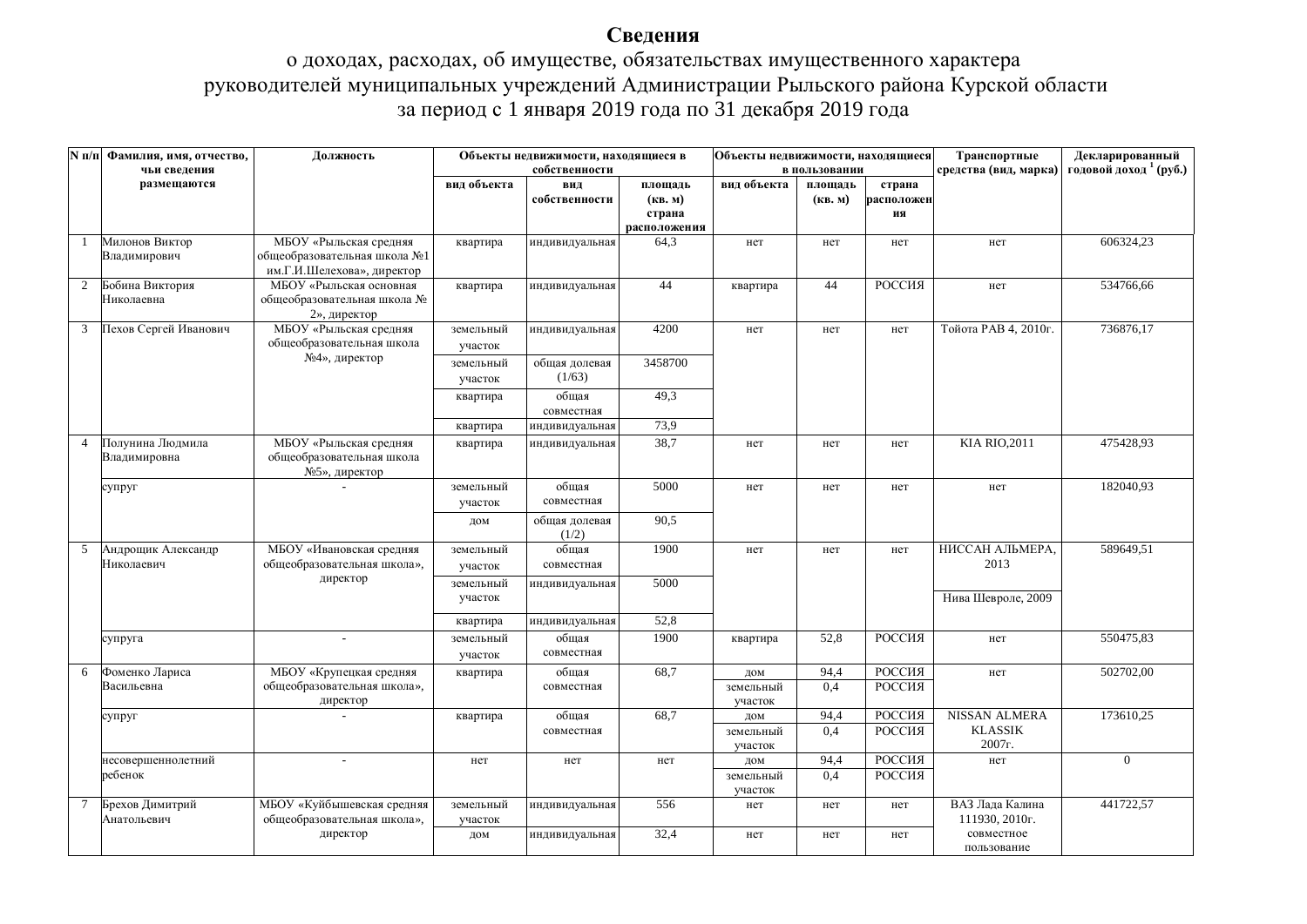|    | супруга                              |                                                                      | нет                  | нет                    | нет    | земельный<br>участок<br>дом | 556<br>32,4 | РОССИЯ<br>РОССИЯ | ВАЗ Лада Калина<br>111930, 2010г.<br>совместное           | 309228,13      |
|----|--------------------------------------|----------------------------------------------------------------------|----------------------|------------------------|--------|-----------------------------|-------------|------------------|-----------------------------------------------------------|----------------|
| 8  | Мешкова Марина Петровна              | МБОУ «Костровская средняя<br>общеобразовательная школа»,<br>директор | нет                  | нет                    | нет    | дом                         | 70          | РОССИЯ           | пользование<br>Лада Калина 111930,<br>2010r.              | 471742,65      |
|    | Несовершеннолетний<br>ребенок        |                                                                      | нет                  | нет                    | нет    | ДОМ                         | 70,0        | РОССИЯ           | нет                                                       | 103,200        |
| 9  | Меринова Таисия<br>Валентиновна      | МБОУ «Большегнеушевская<br>средняя общеобразовательная               | земельный<br>участок | индивидуальная         | 1187   | нет                         | нет         | нет              | нет                                                       | 694424,04      |
|    |                                      | школа», директор                                                     | дом                  | Общая долевая<br>1/3   | 62,3   |                             |             |                  |                                                           |                |
|    |                                      |                                                                      | дом                  | Общая долевая<br>29/53 | 159,8  |                             |             |                  |                                                           |                |
|    | несовершеннолетний<br>ребенок        | $\sim$                                                               | нет                  | нет                    | нет    | дом                         | 159,8       | РОССИЯ           | нет                                                       | $\overline{0}$ |
| 10 | Суслова Нина Николаевна              | МБОУ «Макеевская средняя<br>общеобразовательная школа»,<br>директор  | нет                  | нет                    | нет    | дом                         | 53          | РОССИЯ           | нет                                                       | 598746,56      |
|    | супруг                               |                                                                      | земельный<br>участок | индивидуальная         | 3500   | нет                         | нет         | нет              | BA3-2114, 2008<br>МТ-11 «Днепр», 1998<br>ЮМЗ-6КЛ Трактор, | 278808,01      |
|    |                                      |                                                                      | дом                  | индивидуальная         | 53     |                             |             |                  | 1985                                                      |                |
| 11 | Коськов Андрей Иванович              | МБОУ «Локотская средняя<br>общеобразовательная школа»,               | земельный<br>участок | индивидуальная         | 5000   | земельный<br>участок        | 5000        | РОССИЯ           | ХЕНДЕ IX 35, 2012<br>ВАЗ 21213, 1999 г.в.                 | 397494,15      |
|    |                                      | директор                                                             | дом                  | индивидуальная         | 52,2   | дом                         | 84,6        | РОССИЯ           | грактор Т 40АМ 1989 г.<br>трактор МТЗ 80 1988 г.          |                |
|    | супруга                              | $\sim$                                                               | нет                  | нет                    | нет    | земельный                   | 5000        | РОССИЯ           | нет                                                       | 607172,85      |
|    |                                      |                                                                      |                      |                        |        | участок<br>ДОМ              | 84,6        | РОССИЯ           |                                                           |                |
|    | несовершеннолетний<br>ребенок        | $\sim$                                                               | нет                  | нет                    | нет    | земельный                   | 5000        | РОССИЯ           | нет                                                       | 14400          |
|    |                                      |                                                                      |                      |                        |        | участок<br>ДОМ              | 84,6        | РОССИЯ           |                                                           |                |
| 12 | Кузичкина Екатерина<br>Павловна      | МБОУ «Щекинская средняя<br>общеобразовательная школа»,               | земельный<br>участок | индивидуальная         | 800    | нет                         | нет         | нет              | нет                                                       | 492120,12      |
|    |                                      | директор                                                             | дом                  | общая<br>совместная    | 84,1   |                             |             |                  |                                                           |                |
|    |                                      |                                                                      | квартира             | Общая<br>совместная    | 38,8   |                             |             |                  |                                                           |                |
|    | супруг                               | $\sim$                                                               | земельный            | индивидуальная         | 800    | нет                         | нет         | нет              | Sangyong Actyon, 2012                                     | 190756,40      |
|    |                                      |                                                                      | участок<br>дом       | общая                  | 84,1   |                             |             |                  |                                                           |                |
|    |                                      |                                                                      |                      | совместная             |        |                             |             |                  |                                                           |                |
|    |                                      |                                                                      | квартира             | Общая<br>совместная    | 38,8   |                             |             |                  |                                                           |                |
|    | 13 Кобзарева Екатерина<br>Николаевна | МБОУ «Студенокская средняя<br>общеобразовательная школа»,            | земельный<br>участок | Общая долевая<br>1/4   | 5000,0 | нет                         | нет         | нет              | BA3 21140, 2005                                           | 437948,72      |
|    |                                      | директор                                                             | Земельный<br>участок | индивидуальная         | 4000,0 |                             |             |                  |                                                           |                |
|    |                                      |                                                                      | дом                  | Общая долевая<br>1/4   | 47,3   |                             |             |                  |                                                           |                |
|    |                                      |                                                                      | дом                  | индивидуальная         | 120,7  |                             |             |                  |                                                           |                |
|    | супруг                               | $\sim$                                                               | земельный            | общая долевая<br>1/4   | 5000,0 | дом                         | 120,7       | РОССИЯ           | BA3 21102                                                 | 294690,03      |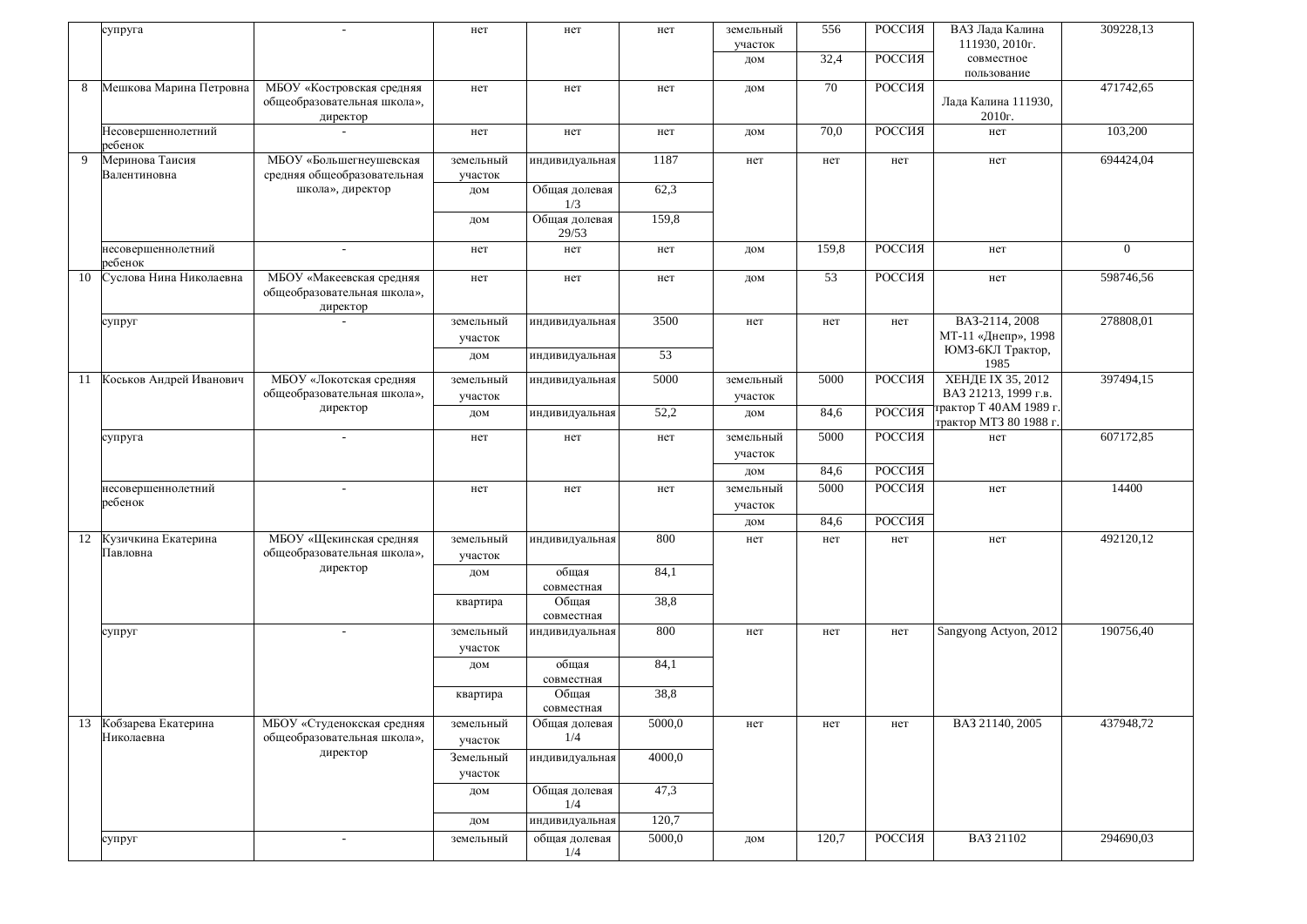|    |                                         |                                                    | участок              |                                |        | земельный            | 4000               | РОССИЯ |                                          |                |
|----|-----------------------------------------|----------------------------------------------------|----------------------|--------------------------------|--------|----------------------|--------------------|--------|------------------------------------------|----------------|
|    |                                         |                                                    | дом                  | Общая долевая<br>1/4           | 47,3   | участок              |                    |        |                                          |                |
|    | Несовершеннолетний<br>ребенок           |                                                    | Земельный<br>участок | Общая долевая<br>1/4           | 5000   | дом                  | 120,7              | РОССИЯ | нет                                      | $\overline{0}$ |
|    |                                         |                                                    | дом                  | Общая долевая<br>$\frac{1}{4}$ | 47,3   | Земельный<br>участок | 4000               | РОССИЯ |                                          |                |
|    | Несовершеннолетний<br>ребенок           |                                                    | Земельный<br>участок | Общая долевая<br>$\frac{1}{4}$ | 5000   | Земельный<br>участок | 4000               | РОССИЯ | нет                                      | $\overline{0}$ |
|    |                                         |                                                    | дом                  | Общая долевая<br>1/4           | 47,3   | дом                  | 120,7              | РОССИЯ |                                          |                |
| 14 | Суяркова Ирина<br>Николаевна            | МБДОУ «Детский сад №1<br>«Ладушки», заведующая     | квартира             | индивидуальная                 | 39,9   | нет                  | нет                | нет    | нет                                      | 391777,57      |
|    | несовершеннолетний<br>ребенок           |                                                    | нет                  | нет                            | нет    | квартира             | индивидуал<br>ьная | 39.9   | нет                                      | $\overline{0}$ |
| 15 | Штоколова Татьяна                       | МБДОУ «Детский сад №1                              | квартира             | индивидуальная                 | 53,0   | нет                  | нет                | нет    | нет                                      | 344299,10      |
|    | еннадиевна                              | «Ладушки», заведующая                              | квартира             | общая<br>совместная            | 37,7   |                      |                    |        |                                          |                |
|    |                                         |                                                    | квартира             | индивидуальная                 | 35,8   |                      |                    |        |                                          |                |
|    | супруг                                  | $\overline{\phantom{a}}$                           | квартира             | Общая<br>совместная            | 37,7   | квартира             | 53                 | РОССИЯ | KIA Rio, 2014r<br>Лада 213100, 2016г     | 233396,10      |
|    | несовершеннолетний<br>ребенок           |                                                    | нет                  | нет                            | нет    | квартира             | 53                 | РОССИЯ | нет                                      | $\overline{0}$ |
|    | 16 Бобровская Екатерина<br>Владимировна | МБДОУ «Детский сад №3<br>«Соловушка», заведующая   | нет                  | нет                            | нет    | квартира             | 49,4               | РОССИЯ | нет                                      | 464471,47      |
|    | супруг                                  |                                                    | нет                  | нет                            | нет    | квартира             | 49,4               | РОССИЯ | Опель Зафира, 2011г.<br>КИА Венга 2014г. | 251850,20      |
| 17 | Ковынева Нелли<br>Викторовна            | МБДОУ «Детский сад<br>№4«Калинка», и.о. заведующей | нет                  | нет                            | нет    | дом                  | 56,6               | РОССИЯ | нет                                      | 351295,50      |
|    | супруг                                  |                                                    | земельный<br>участок | общая долевая<br>(1/2)         | 1829,8 | нет                  | нет                | нет    | BA3 21043, 2002r                         | 163838,53      |
|    |                                         |                                                    | дом                  | общая долевая<br>(1/2)         | 56,6   |                      |                    |        |                                          |                |
|    | несовершеннолетний<br>ребенок           |                                                    | нет                  | нет                            | нет    | квартира             | 56,6               | РОССИЯ | нет                                      | $\overline{0}$ |
|    | несовершеннолетний<br>ребенок           |                                                    | нет                  | нет                            | нет    | квартира             | 56,6               | РОССИЯ | нет                                      | $\overline{0}$ |
|    | 18 Берлова Ирина Сергеевна              | МБДОУ «Центр развития<br>ребенка - детский сад №5  | земельный<br>участок | индивидуальная                 | 800    | нет                  | нет                | нет    | нет                                      | 636180,79      |
|    |                                         | «Солнышко», заведующая                             | дом                  | индивидуальная                 | 59,8   |                      |                    |        |                                          |                |
| 19 | Доронина Наталья                        | МБДОУ «Детский сад № 6                             | земельный            | общая                          | 1000   | нет                  | нет                | нет    | нет                                      | 280125,32      |
|    | еннадьевна                              | «Светлячок», заведующая                            | участок              | совместная                     |        |                      |                    |        |                                          |                |
|    |                                         |                                                    | дом                  | общая<br>совместная            | 59     |                      |                    |        |                                          |                |
|    | супруг                                  |                                                    | земельный            | общая                          | 1000   | нет                  | нет                | нет    | нет                                      | $\overline{0}$ |
|    |                                         |                                                    | участок              | совместная                     |        |                      |                    |        |                                          |                |
|    |                                         |                                                    | дом                  | общая<br>совместная            | 59     |                      |                    |        |                                          |                |
| 20 | Лодичева Елена Евгеньевна               | МБДОУ «Детский сад                                 | земельный            | общая долевая 1/4              | 1000   | нет                  | нет                | нет    | BA3 21054                                | 853738,00      |
|    |                                         | «Родничок», заведующая                             | участок              |                                |        |                      |                    |        |                                          |                |
|    |                                         |                                                    | дом                  | общая долевая 1⁄2              | 300    |                      |                    |        |                                          |                |
|    |                                         |                                                    | дом                  | общая долевая 1/4              | 86     |                      |                    |        |                                          |                |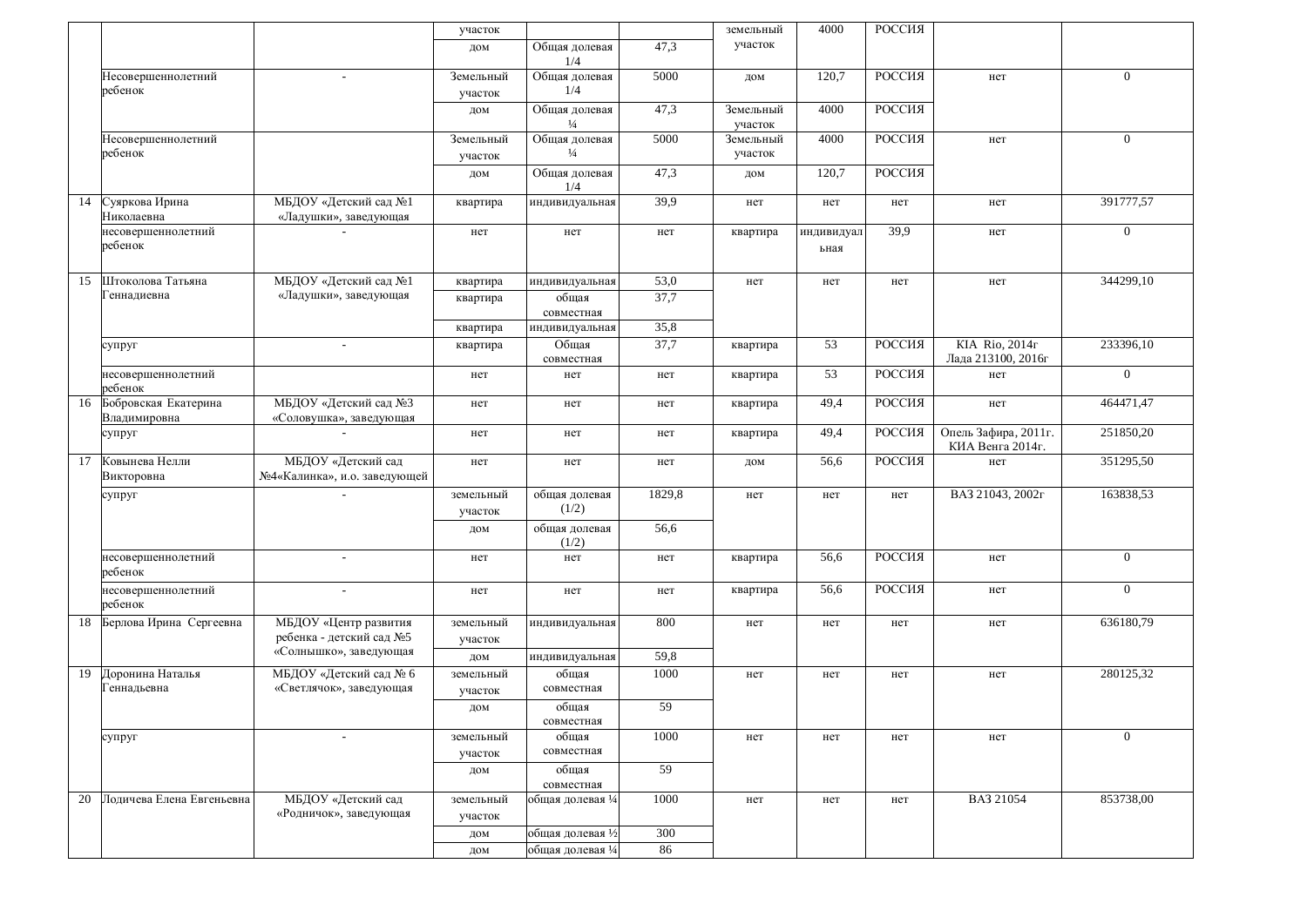|    | супруг                           |                                                   | земельный            | общая долевая ¼   | 1000 | нет      | нет  | нет    | ГАЗ 2705, 2005               | 637870,00      |
|----|----------------------------------|---------------------------------------------------|----------------------|-------------------|------|----------|------|--------|------------------------------|----------------|
|    |                                  |                                                   | участок              |                   |      |          |      |        |                              |                |
|    |                                  |                                                   | дом                  | общая долевая 1⁄2 | 339  |          |      |        | Митсубиси Outlander,<br>2007 |                |
|    |                                  |                                                   | квартира             | общая долевая ¼   | 86   |          |      |        |                              |                |
| 21 | Керусова Наталья<br>Владимировна | МБДОУ "Детский сад села<br>Крупец", заведующая    | земельный<br>участок | индивидуальная    | 1300 | нет      | нет  | нет    | нет                          | 302948,43      |
|    |                                  |                                                   | квартира             | индивидуальная    | 35,2 |          |      |        |                              |                |
|    | супруг                           | $\overline{\phantom{a}}$                          | земельный            | индивидуальная    | 4400 | нет      | нет  | нет    | HYUNDAI SOLARIS,<br>2013r    | 552140,33      |
|    |                                  |                                                   | участок              |                   | 49,1 |          |      |        |                              |                |
|    | несовершеннолетний               |                                                   | дом                  | индивидуальная    |      |          | 35,2 | РОССИЯ |                              | $\overline{0}$ |
|    | ребенок                          |                                                   | нет                  | нет               | нет  | квартира |      |        | нет                          |                |
| 22 | Егорова Галина<br>Анатольевна    | МБДОУ «ЦРР - детский сад<br>«Марьино», заведующая | квартира             | общая долевая 1/2 | 63,5 | нет      | нет  | нет    | ДЭУ МАТІZ, 2011г             | 640416,66      |
|    | супруг                           |                                                   | квартира             | общая долевая 1/2 | 63,5 | нет      | нет  | нет    | Форд Фокус, 2011             | 579574,94      |
| 23 | Лепешкина Людмила                | МБДОУ «Детский сад «Забава»,                      | квартира             | индивидуальная    | 56,4 | нет      | нет  | нет    | нет                          | 382348,17      |
|    | Васильевна                       | заведующая                                        | квартира             | общая долевая 1/2 | 40,6 |          |      |        |                              |                |
|    |                                  |                                                   | квартира             | общая долевая 1/2 | 40,6 |          |      |        |                              |                |
| 24 | Кириченко Алексей                | МБОУ ДО «Рыльская ДЮСШ»,                          | земельный            | общая долевая 1/4 | 1025 | нет      | нет  | нет    | ЛУАЗ-969М, 1981г.            | 499072,02      |
|    | Николаевич                       | директор                                          | участок              |                   |      |          |      |        | Geely MK Cross, 2012r.       |                |
|    |                                  |                                                   | земельный            | общая             | 1500 |          |      |        |                              |                |
|    |                                  |                                                   | участок              | совместная        |      |          |      |        |                              |                |
|    |                                  |                                                   | дом                  | общая долевая ¼   | 59,9 |          |      |        |                              |                |
|    |                                  |                                                   | квартира             | индивидуальная    | 58,6 |          |      |        |                              |                |
|    | супруга                          | $\sim$                                            | земельный            | общая долевая ¼   | 1025 | квартира | 58.6 | РОССИЯ | нет                          | 496327,62      |
|    |                                  |                                                   | участок              |                   |      |          |      |        |                              |                |
|    |                                  |                                                   | земельный            | общая             | 1500 |          |      |        |                              |                |
|    |                                  |                                                   | участок              | совместная        |      |          |      |        |                              |                |
|    |                                  |                                                   | дом                  | долевая 1/4       | 59,9 |          |      |        |                              |                |
|    | несовершеннолетний               |                                                   | земельный            | долевая 1/4       | 1025 | квартира | 58,6 | РОССИЯ | нет                          | $\overline{0}$ |
|    | ребенок                          |                                                   | участок              |                   |      |          |      |        |                              |                |
|    |                                  |                                                   | дом                  | долевая 1/4       | 59,9 |          |      |        |                              |                |
|    | несовершеннолетний               | $\sim$                                            | земельный            | долевая 1/4       | 1025 | квартира | 58,6 | РОССИЯ | нет                          | $\overline{0}$ |
|    | ребенок                          |                                                   | участок              |                   |      |          |      |        |                              |                |
|    |                                  |                                                   | дом                  | долевая 1/4       | 59,9 |          |      |        |                              |                |
| 25 | Серых Виктор Иванович            | МБОУ ДО «Рыльский Дом                             | земельный            | общая             | 1000 | нет      | нет  | нет    | DAEWOO NEXIA,                | 448024,13      |
|    |                                  | детского творчества», директор                    | участок              | совместная        |      |          |      |        | 2007г.                       |                |
|    |                                  |                                                   | квартира             | общая             | 42,6 |          |      |        | M214100,                     |                |
|    |                                  |                                                   |                      | совместная        |      |          |      |        | 1997 г.                      |                |
|    | супруга                          |                                                   | земельный            | общая             | 1000 | нет      | нет  | нет    | нет                          | 556264,49      |
|    |                                  |                                                   | участок              | совместная        |      |          |      |        |                              |                |
|    |                                  |                                                   | дом                  | индивидуальная    | 67,5 |          |      |        |                              |                |
|    |                                  |                                                   | квартира             | общая             | 42,6 |          |      |        |                              |                |
|    |                                  |                                                   |                      | совместная        |      |          |      |        |                              |                |
|    | несовершеннолетний               | $\overline{\phantom{a}}$                          | земельный            | общая             | 1000 | квартира | 42,6 | РОССИЯ | нет                          | $\overline{0}$ |
|    | ребенок                          |                                                   | участок              | совместная        |      |          |      |        |                              |                |
|    | несовершеннолетний               | $\overline{\phantom{a}}$                          | земельный            | общая             | 1000 | квартира | 42,6 | РОССИЯ | нет                          | $\overline{0}$ |
|    | ребенок                          |                                                   | участок              | совместная        |      |          |      |        |                              |                |
|    | несовершеннолетний               | $\overline{\phantom{a}}$                          | земельный            | общая             | 1000 | квартира | 42,6 | РОССИЯ | нет                          | $\overline{0}$ |
|    | ребенок                          |                                                   | участок              | совместная        |      |          |      |        |                              |                |